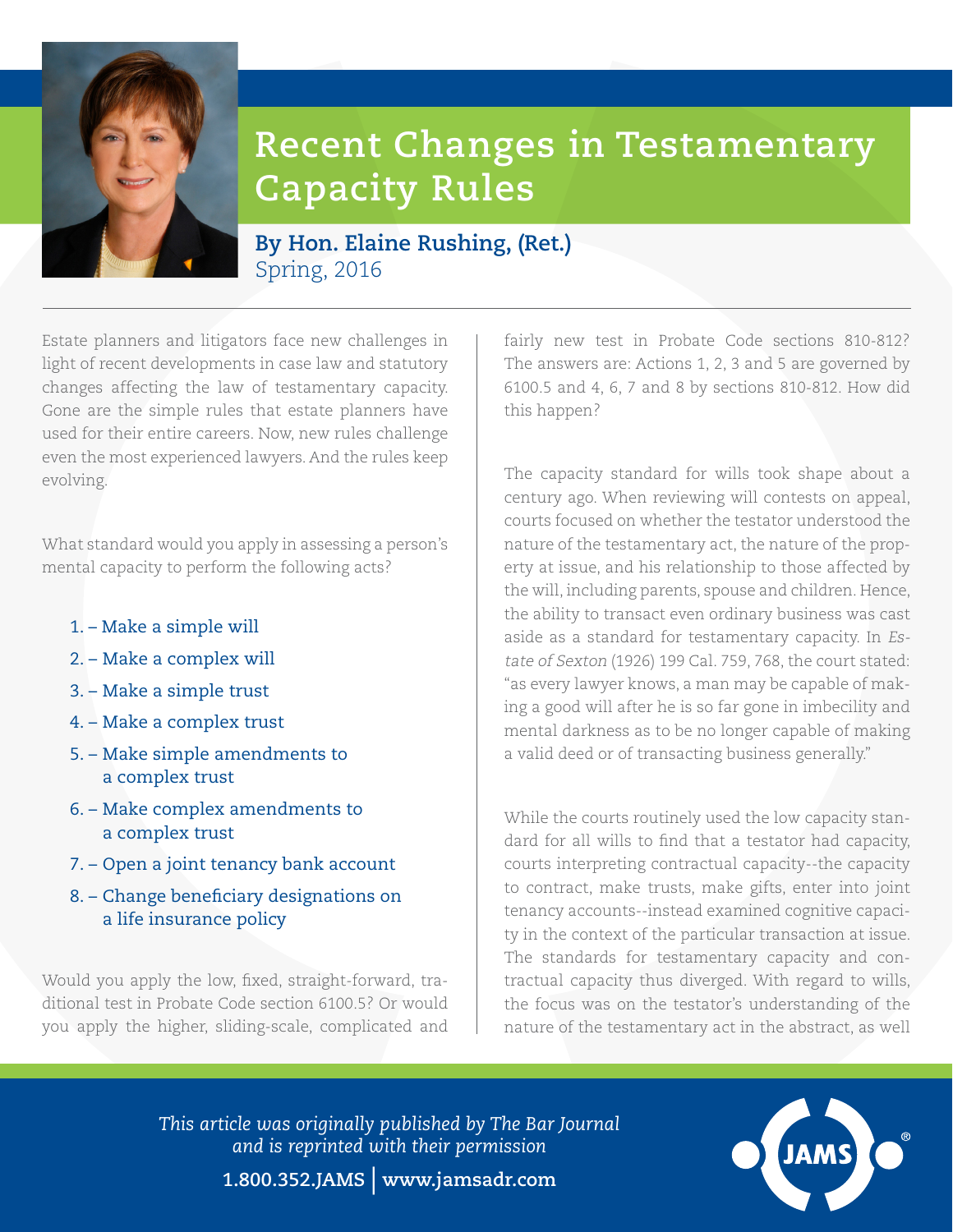as his ability to understand what he owned and who he was related to, not on the complexity of the will. With regard to contracts and other conveyances, the inquiry revolved around the complexity of the document in question.

The common-law test for testamentary capacity was codified in 1985 as Probate Code section 6100.5, which requires that a testator (1) demonstrate an understanding of the nature and extent of his or her property, the identity of those persons society expects to benefit on the death of the testator (the "natural objects" of one's bounty), and the nature of the plan being put into place by the will; and (2) not suffer from delusions or hallucinations.

As the disciplines of psychiatry and psychology developed, the traditional rules for capacity had to be updated. Thus, in 1995, the legislature enacted the Due Process in Competence Determinations Act (Prob.Code, § 810-812). Section 810 begins by declaring that for the purposes of making the financial decisions enumerated in the statute, "There shall exist a presumption affecting the burden of proof that all persons have the capacity to make decisions and to be responsible for their acts and decisions." Further, "[a] judicial determination that a person lacks the legal capacity to perform a specific act should be based on evidence of a deficit in one or more of the person's mental functions rather than on a diagnosis of a person's mental or physical disorder."

Section 811 provides that courts shall base incapacity determinations on evidence of a deficit in at least one of four mental functions: (1) alertness and attention, (2) information processing, (3) thought processes, and (4) ability to modulate mood and affect. It elaborates on the categories that are pertinent to each of these

functions. For example, a deficit in thought processes may be shown by severely disorganized thinking, hallucinations, delusions, or uncontrollable, repetitive or intrusive thoughts. The statute further mandates evidence of a correlation between the deficit and the decision or acts in question.

The DPCDA also creates a standard for capacity determinations, set forth in section 812, that is applicable "[e]xcept where otherwise provided by law, including, but not limited to… the statutory and decisional law of testamentary capacity." The operative part of the section states "… a person lacks the capacity to make a decision unless the person has the ability to communicate verbally, or by any other means, the decision, and to understand and appreciate, to the extent relevant, all of the following:

- (a) The rights, duties, and responsibilities created by, or affected by the decision
- (b) The probable consequences for the decision maker and, where appropriate, the persons affected by the decision.
- (c) The significant risks, benefits, and reasonable alternatives involved in the decision."

The two standards of capacity are not easily reconciled. Any document entitled "Will" is not analyzed, no matter how simple or complex. Instead, we ask testators what they know about their families, their assets and their plans. 6100.5 is lawyer-friendly and has a century of case law defining it. By contrast, 810-812 are observation and analysis-based. First, we carefully examine the nature of the document for its complexity. The more complex, the higher the level of capacity required. Then we make specific observations about the

*This article was originally published by The Bar Journal and is reprinted with their permission*



**1.800.352.JAMS** | **www.jamsadr.com**